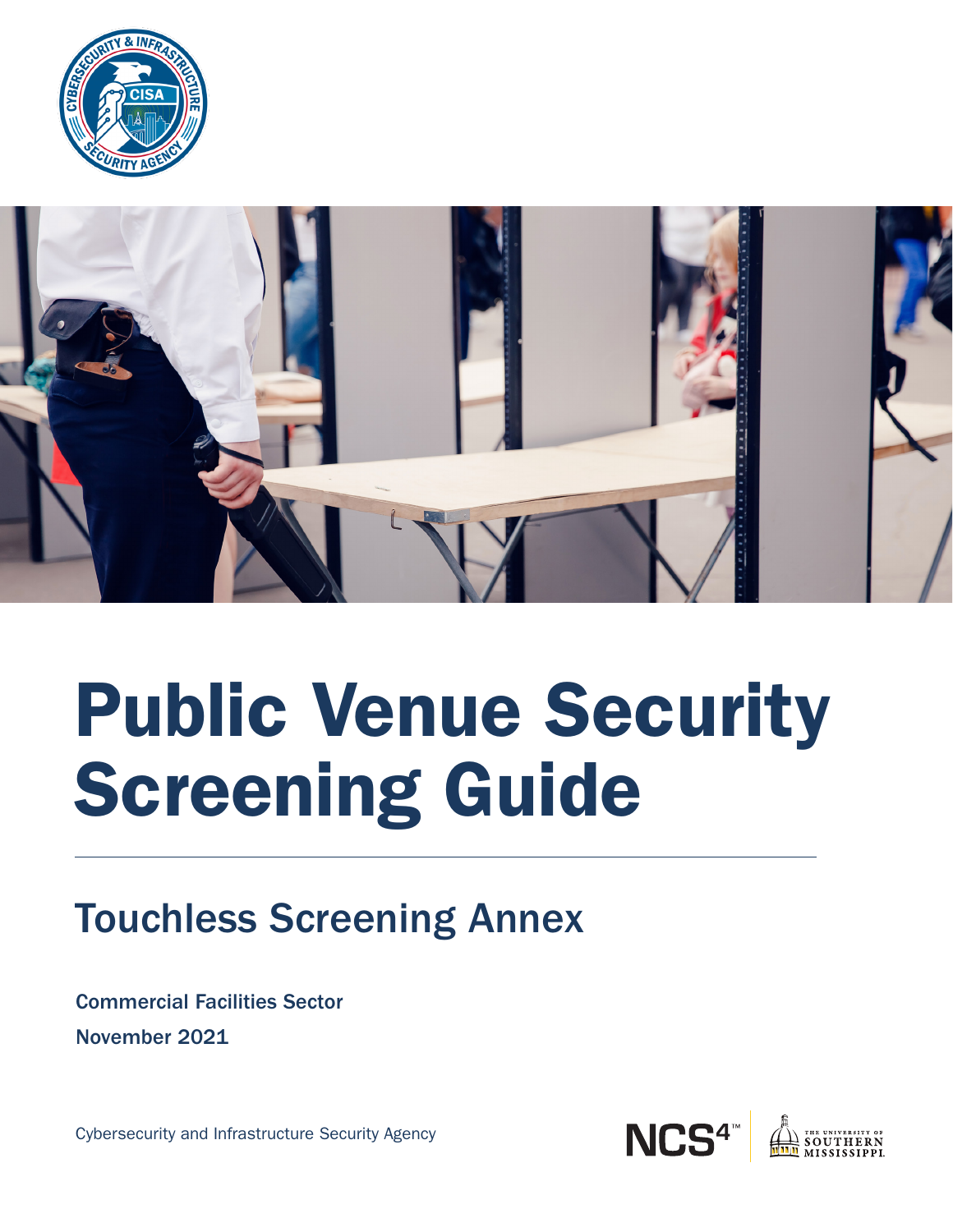## Table of Contents

| 3.1 Patron Experience <b>Example 2018</b> Service and Service Contractor Contractor Contractor Contractor Contractor Contractor Contractor Contractor Contractor Contractor Contractor Contractor Contractor Contractor Contractor   | - 3                        |
|--------------------------------------------------------------------------------------------------------------------------------------------------------------------------------------------------------------------------------------|----------------------------|
| 3.2 Governances and the contract of the contract of the contract of the contract of the contract of the contract of the contract of the contract of the contract of the contract of the contract of the contract of the contra       | $\overline{\phantom{a}}$ 3 |
|                                                                                                                                                                                                                                      |                            |
|                                                                                                                                                                                                                                      | $\sim$ 3                   |
|                                                                                                                                                                                                                                      |                            |
| 3.6 Buffer Zone Operational Procedures <b>Contract Contract Contract Contract Contract Contract Contract Contract Contract Contract Contract Contract Contract Contract Contract Contract Contract Contract Contract Contract Co</b> |                            |
|                                                                                                                                                                                                                                      |                            |
| 3.8 Security Screening 50 and 200 and 200 and 200 and 200 and 200 and 200 and 200 and 200 and 200 and 200 and 200 and 200 and 200 and 200 and 200 and 200 and 200 and 200 and 200 and 200 and 200 and 200 and 200 and 200 and        |                            |
|                                                                                                                                                                                                                                      | 6                          |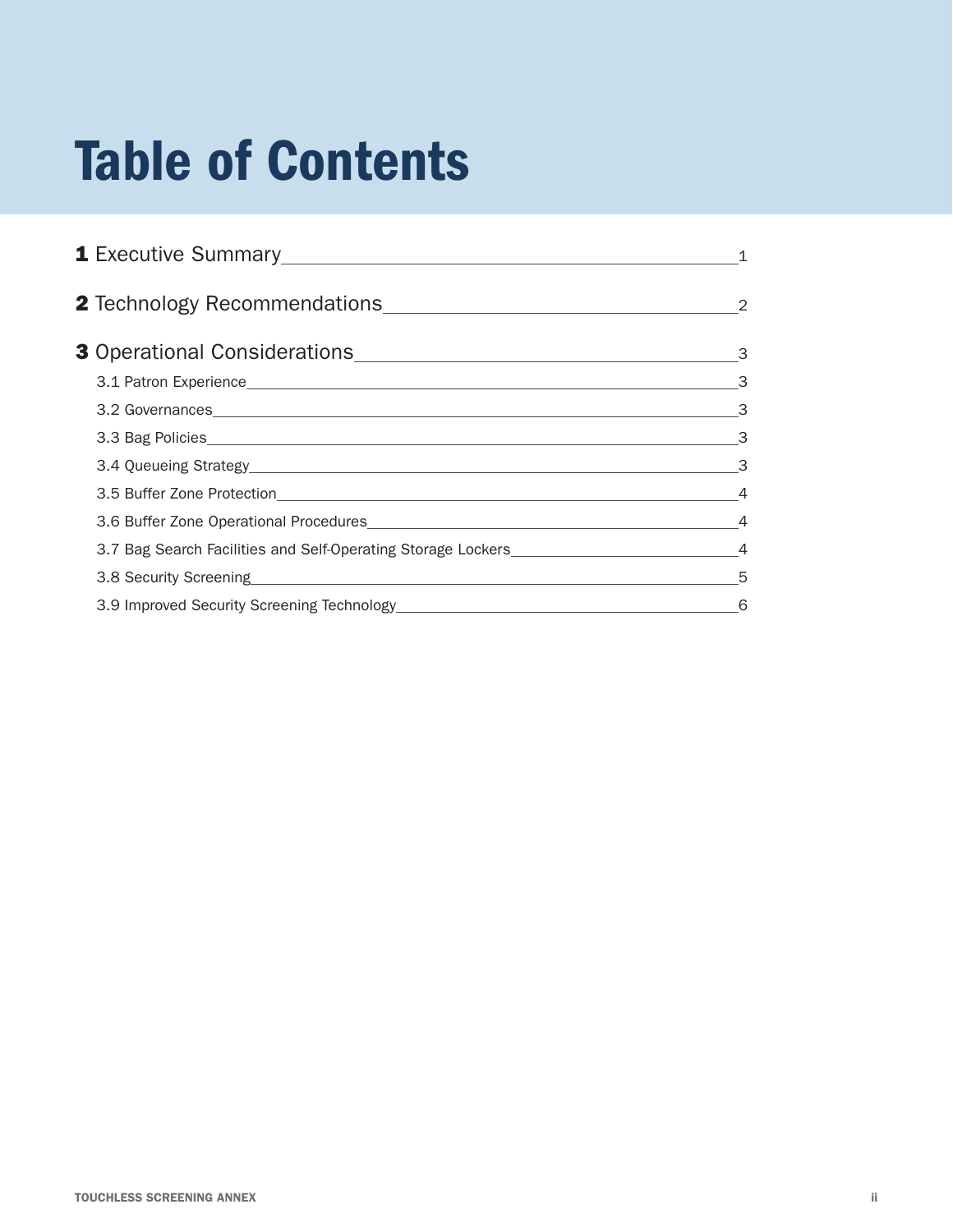### **1 Executive Summary**

The Touchless Screening Annex provides options for consideration when developing and implementing security screening procedures for major sporting events, concerts, fairs and expos, and similar large gatherings. The purpose of this annex is to outline specific considerations for touchless screening protocols as a supplement to the general screening considerations outlined in the Cybersecurity and Infrastructure Security Agency's (CISA) Public Venue [Security Screening Guide.](https://www.cisa.gov/publication/public-venue-security-screening-guide)

The security screening procedures in this annex are neither definitive nor required by any regulation or legislation. Due to the wide variety of types, sizes, and locations of public venues and the events held in these sites, not all suggested procedures will be relevant or applicable. Venue owners, operators, and event organizers may choose to implement any or all the options in this annex and should supplement them with additional resources when available. CISA will not take any action against an entity or company that chooses not to implement these options for consideration.

Additional guidance related to the security of the Commercial Facilities Sector and other helpful information is available at [cisa.gov/cisa/commercial-facilities](https://www.cisa.gov/cisa/commercial-facilities-resources)[resources](https://www.cisa.gov/cisa/commercial-facilities-resources).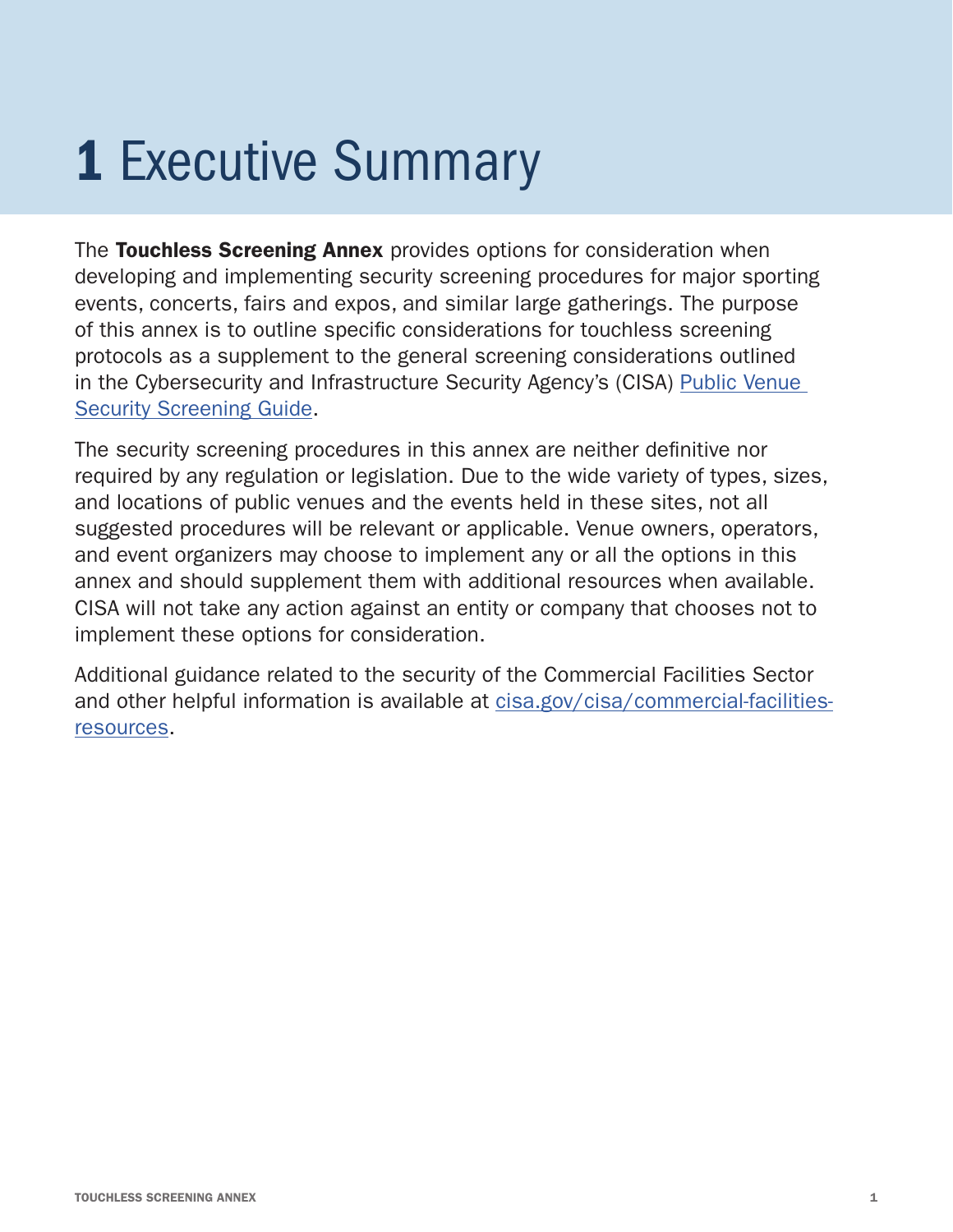## 2 Technology Recommendations

To meet the unique challenges posed by the COVID-19 pandemic, organizations had to react in flexible and decisive ways. The lessons learned throughout COVID-19 response and recovery have offered valuable insights and lessons learned regarding touchless screening.

Public venues may consider the following technologies for venue occupant safety and security:

- **Temperature screening technology and thermal kiosks** assist venues in taking a subject's temperature without the need for contact.
- **Electronic health screening questionnaires** made available on a mobile app or website can reduce the chances of person-to-person transmission.
- **Digital ticketing** reduces physical contact upon entry, provides venues with intuitive ticketing management, and can decrease ticket fraud.
- **Contactless concessions** order pickup or delivery allows customers to preorder or have their order delivered to their seats.
- **Cashless concessions/merchants** provide contactless menus and minimize physical interaction.
- **Signage** should be visible and advise guests and staff of venue policy and recommendations (mask requirements/enforcement, hand washing stations, social distancing, etc.).
- **Ultraviolet (UV) light cleaning systems** assist in removing bacteria, viruses, and pathogens. Follow CDC guidelines and EPA recommendations when developing and implementing a cleaning plan.
- **Contactless access control systems and mobile credentials** identify employees and guests entering a site without the need to touch surfaces.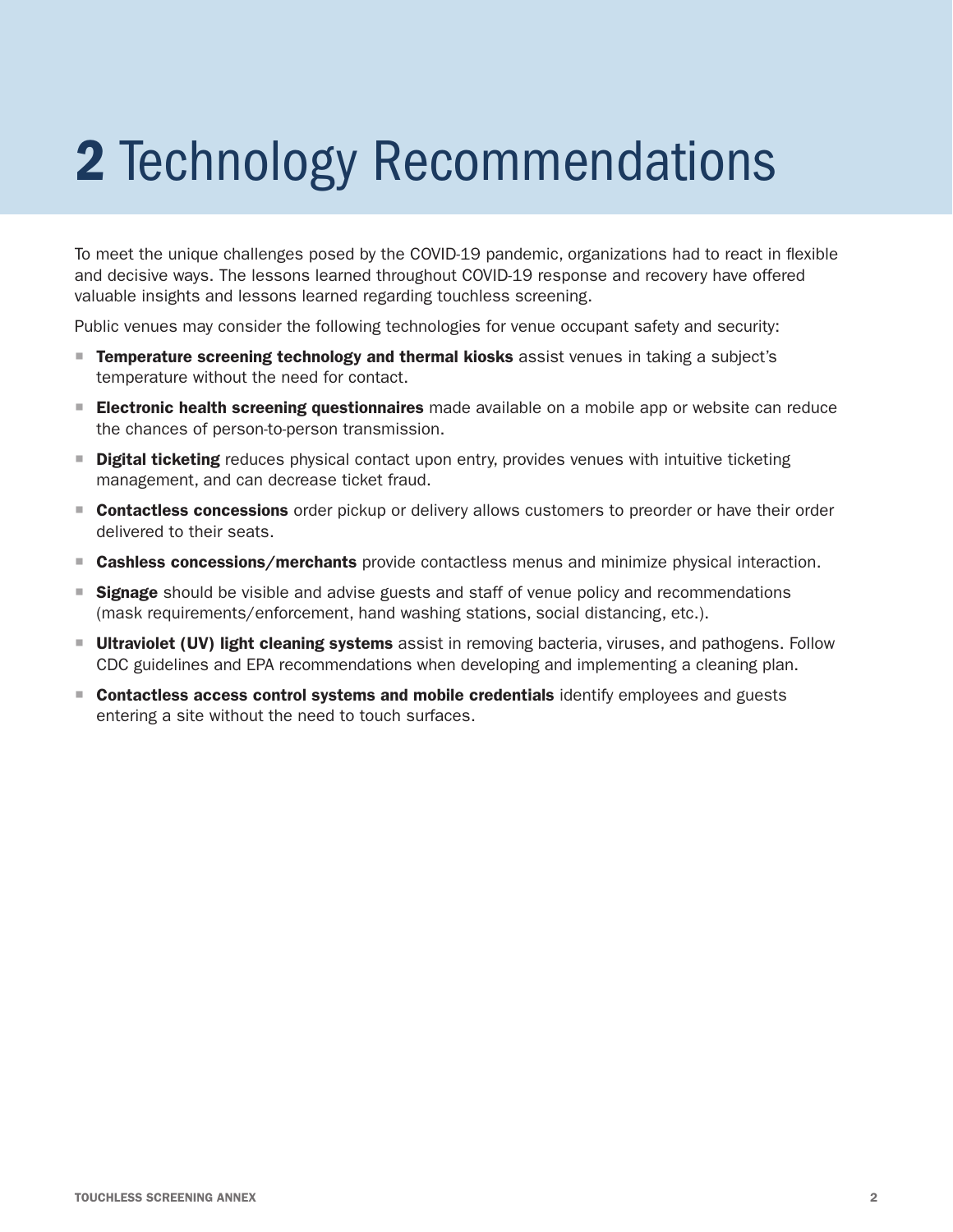### 3 Operational Considerations

#### 3.1 Patron Experience

The goal for venues is to provide a consistent, expeditious, safe, and secure patron experience as ticket holders approach the entrance and transition through the security screening and ticket scanning process. Ticket holders should be able to enter the venue with as little event staff contact to their person and belongings as possible while still undergoing a thorough security screening.

Consistency of policy and enforcement will create convenience for patrons, which ultimately enhances the experience. Inconsistent policy enforcement is one of the most frequentlycited negative patron experiences (e.g., "he let me in last time with this bag," or "last time the usher let me in this restricted area."). Ensuring a policy is both in place and consistently enforced will result in a more positive experience for patrons.

#### 3.2 Governances

In addition to recommendations provided by reputable safety and health resources (Occupational Safety and Health Administration [OSHA], Centers for Disease Control [CDC], Environmental Protection Agency [EPA]), venues should closely monitor and incorporate state and local governances (health checks, vaccination verifications, etc.).

#### 3.3 Bag Policies

Bag searches often require physical contact and delay entry. Public venues should consider a no bag or clear bag policy. In addition to limiting contact, the policies increase the speed of the security screening process, which also helps to ensure a positive patron experience. With proper inspection, exceptions may be made for medically necessary items.

#### 3.4 Queueing Strategy

Modifications to the queueing strategy can help to decrease clustering of large groups of people and reduce possible exposure areas.

Venues should consider implementing the following:

- Decreased capacity limits
- **Pavement markings and signage to support social distancing**
- Timed entry ticketing
- Staggered arrival times for staff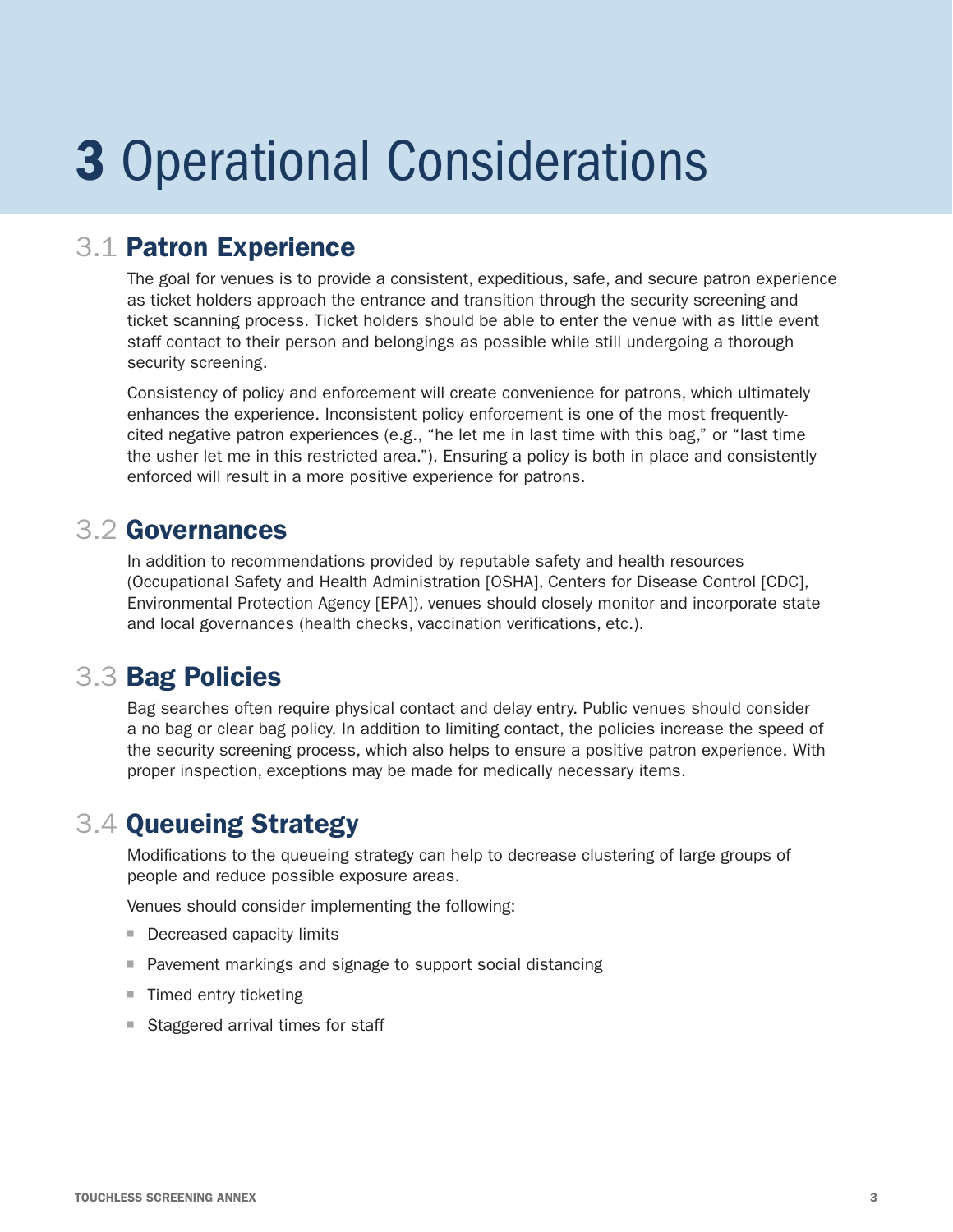#### 3.5 Buffer Zone Protection

Public venues should consider implementing bag search procedures, including removal of prohibited, restricted, or illegal items, in a buffer zone before the ticket holder enters a queue for entrance into the venue. Establishing buffer zones can assist planners in organizing layers of protection around a venue. When creating a buffer zone, venues should consider the following:

- Buffer zones depend on the size of the area outside of the venue entrance points. They should be placed a reasonable distance from the entrances to intercept the ticket holders before they enter the queuing area of the entrance to the venue.
- **Buffer zones should be established at satellite parking lots where mass transit is** employed. This will allow patrons to return prohibited items to their vehicles before arriving at the venue.
- Detailed signage should be placed at buffer zone entrances that informs patrons of
	- items that are and are not permitted in the venue.
	- security screening process, including use of metal detectors or bag searchers.
	- ticket scanning process, including which kind of tickets are accepted and how to best ensure prompt scanning.
- If the area outside the entrance does not allow for a buffer zone, venue management can assign event staff or third-party partners to monitor and engage ticket holders who may have oversized bags and prohibited items before reaching the queue for security and ticket screening.

#### 3.6 Buffer Zone Operational Procedures

- 1 Ensure sufficient staffing is in place to help effectively manage the buffer zone.
- <sup>2</sup> As the ticket holder approaches, buffer zone staff should identify prohibited items/bags that do not comply with the venue policies.
- $\overline{3}$  Direct the ticket holder to return the item(s) to their vehicle or take them to a bag check facility or self-operating storage locker provided by the venue or a third party.
	- Some ticket holders may arrive via mass transit and cannot return the item(s) to a vehicle.
	- Ensuring a suitable protocol is in place to handle such instances will help unneeded resource drains if the item is deemed "suspicious" or "unattended."
- 4 Ensure staff do not touch the ticket holder or their personal belongings, when possible.

#### 3.7 Bag Search Facilities and Self-Operating Storage Lockers

Consider having bag search facilities or self-operating storage lockers on-site where patrons can temporarily store items that are not permitted into the venue. Venues should consider the following when planning for bag search facilities or self-operating storage lockers:

- **Develop policy and procedures to support the facilities or lockers. The policy should be** communicated to all patrons through as many avenues as possible (e.g., websites, digital channels, etc.).
	- This communication should include what is and is not allowed into the venue, when and where bag searches will take place, and if patrons will have to pay for personal item storage.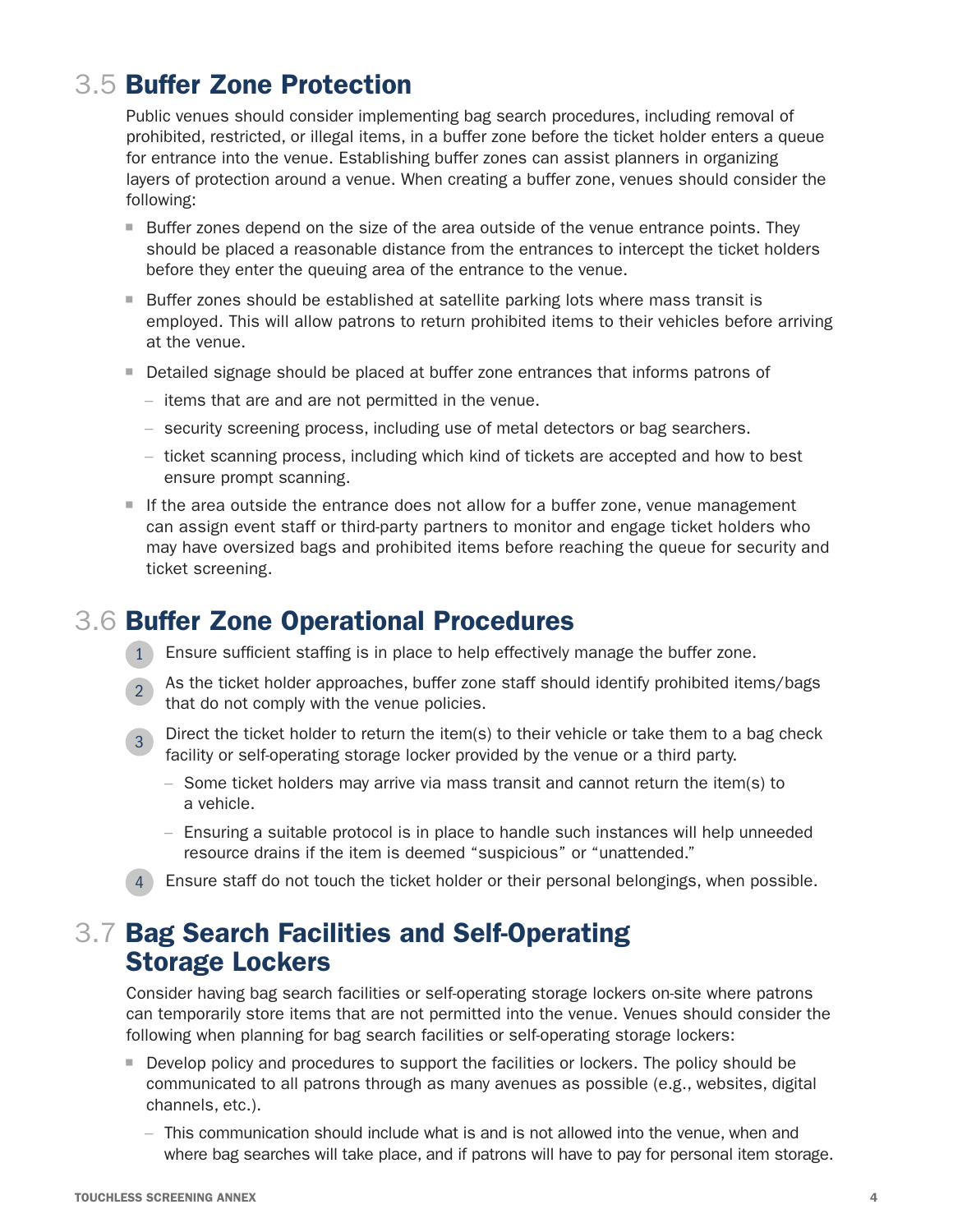- Illegal items (e.g., drugs) or prohibited dangerous items (e.g., weapons) should not be stored in bag search facilities or self-operating storage lockers.
	- Ensure clear and appropriate policies and procedures are in place to handle the disposition of these items.
- Determine the locations and the number of bag search facilities or self-operating storage lockers ahead of an event.
	- If neither option is available for an event, venue management should ensure alternate plans are in place that detail how prohibited bag and items and illegal items are handled.
	- These plans should prioritize the safety and security of patrons and staff, as well as limiting the impact to the the patron experience.
- Self-operating storage lockers should be large enough to store bags, purses, backpacks, and/or luggage, as well as prohibited items of various sizes.
- The bag search facilities and storage lockers should be placed an appropriate distance from the venue entrances and perimeter to ensure the safety and security of both patrons and staff, but close enough not to impact the patron experience.
- Event staff must visually check items before they are stored.
	- An explosive detection canine (EDC) team can also be used to supplement inspections.
- Event staff should request that patrons move or remove items in their bags for a visual inspection.
- Event staff can also use probes (such as plastic sticks or rods) to move things around without touching the bag and items with their hands. Some venue managers may allow event staff to place their hands on the bottom of bags to feel for an unusual weight.
- **Staffing must be appropriate to manage the bag search facilities and self-operating storage** lockers.
	- It is important to maintain an appropriate level of staffing at the completion of the event to support returning bags and items and manage lines.
- **E** Ensure appropriate protocols are in place for items and bags that are not redeemed at the end of an event.

#### 3.8 Security Screening

- Develop a "Patron Code of Conduct" and "Bag and Prohibited, Restricted, and Illegal Items" policies.
	- Ensure these policies are communicated to all patrons through as many avenues as possible (e.g., websites, digital channels, etc.).
- **Provide the appropriate staffing to manage the security screening and ticket scanning** process effectively.
	- The security screening process may be faster and more efficient than the ticket scanning process, which may overwhelm ticket scanning staff.
	- Evaluate whether ticket scanning should precede security screening since ticket scanning could assist the entry pacing.
	- If a prohibited item is discovered during the security screening process, the ticket holder may have the option of returning it to their vehicle or checking it at a bag search facility or self-operating storage locker (if available).
		- » If ticket scanning precedes screening, the digital ticket may not work upon re-entry. Digital tickets may need to be "exit" scanned to revalidate for re-entry.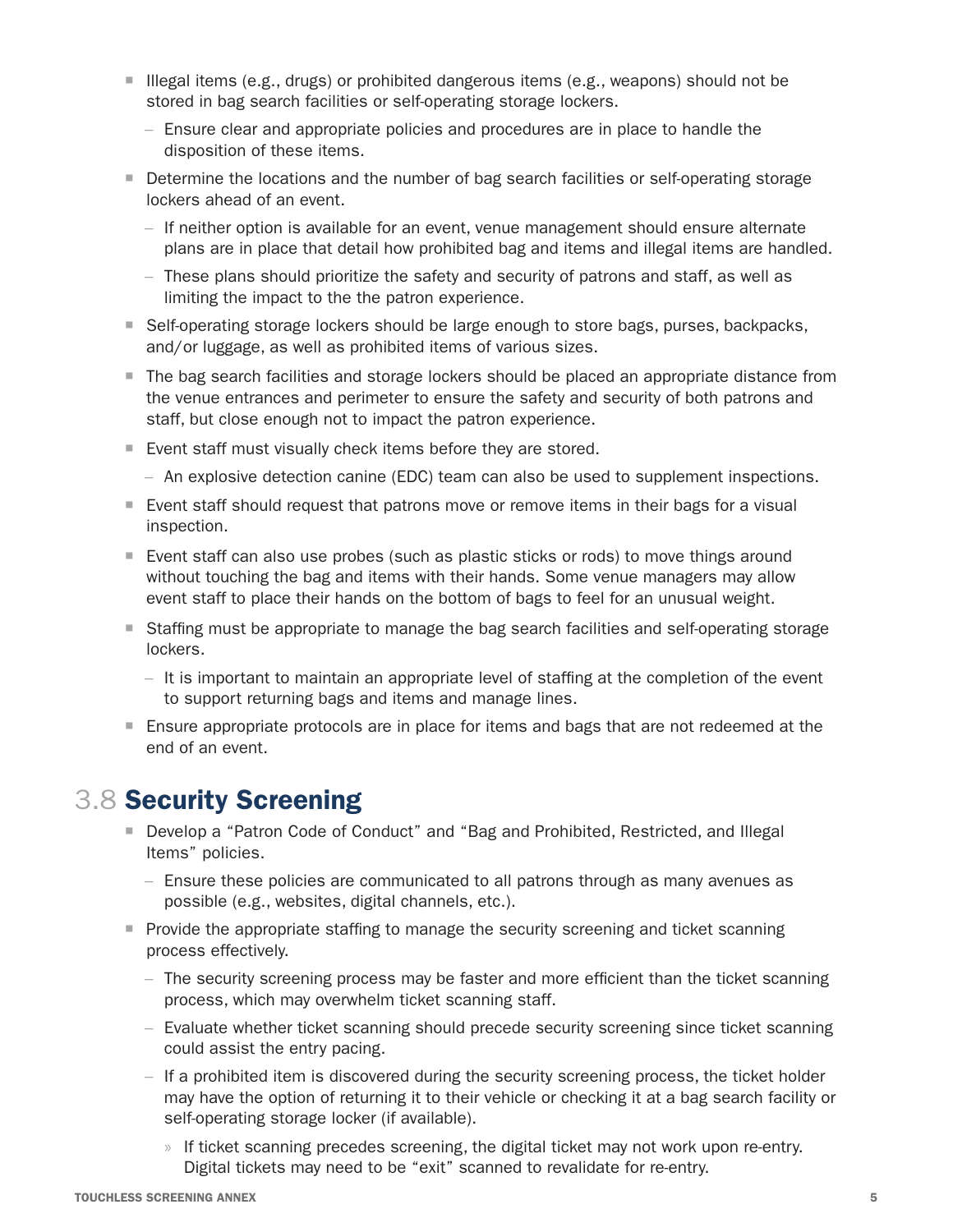- **Consider posting a representative from the venue's ticket office at each gate to resolve** ticket issues that the ticket scanning staff cannot resolve. This can help to expedite the ticket scanning process and improve the patron experience.
	- » If unable to staff each gate, consider positioning ticket offices strategically around the venue. Ticket offices placed around the venue's perimeter will ensure the ticket holder does not have to walk to only one main ticket office.

#### 3.9 Improved Security Screening Technology

Consider investing in technology that will allow patrons to walk through the security screening area without divesting any items other than weapons. This technology should minimize contact with patrons and their belongings and improve ingress speed while maintaining a safe and secure environment and a positive patron experience.

Consider the following when evaluating this type of technology:

- Metal and weapon detection systems should meet a defined set of standards appropriate for the type and application of the technology.
- Define the acceptable level of risk for venues and events. Higher throughput is often achieved by decreasing the sensitivy of detectors. New technology that allows people to keep small metal items on their person (e.g., cell phones, keys, etc.) may result in missed opportunities to detect small weapons and components of larger weapons that can be carried in by a group of patrons and reassembled inside the venue.
- **Increased throughput and contactless screening may reduce staffing requirements or require** adjustments to screening operations (i.e. ticket scanning). Use of this technology may result in reduced staffing needs, which could yield a return on investment.
- **Determine the need for visual checks and assessments. The short pause that takes place** between a screener and a ticket holder at a single-use walk-through metal detector allows for two important things to happen:
	- A cursory visual search of the ticket holder for suspicious bulges and non-metallic items.
	- An assessment of the ticket holder for suspicious behavior and/or impairment from alcohol and/or drugs.
- Crowd management is needed at the gates during high ingress times. As opposed to a metered approach with a single-use walk-through magnetometer, free-flowing security screening will create a seemingly hectic and uncontrolled environment. This type of environment can motivate ticker-holders to believe there is an opportunity to violate various venue policies.
- A less involved screening process may send a message to the staff that the rules are relaxed or that they will not be held as accountable as they would during a one-on-one interaction. Effective training and quality assurance programs will be necessary to ensure proficiency and vigilance.